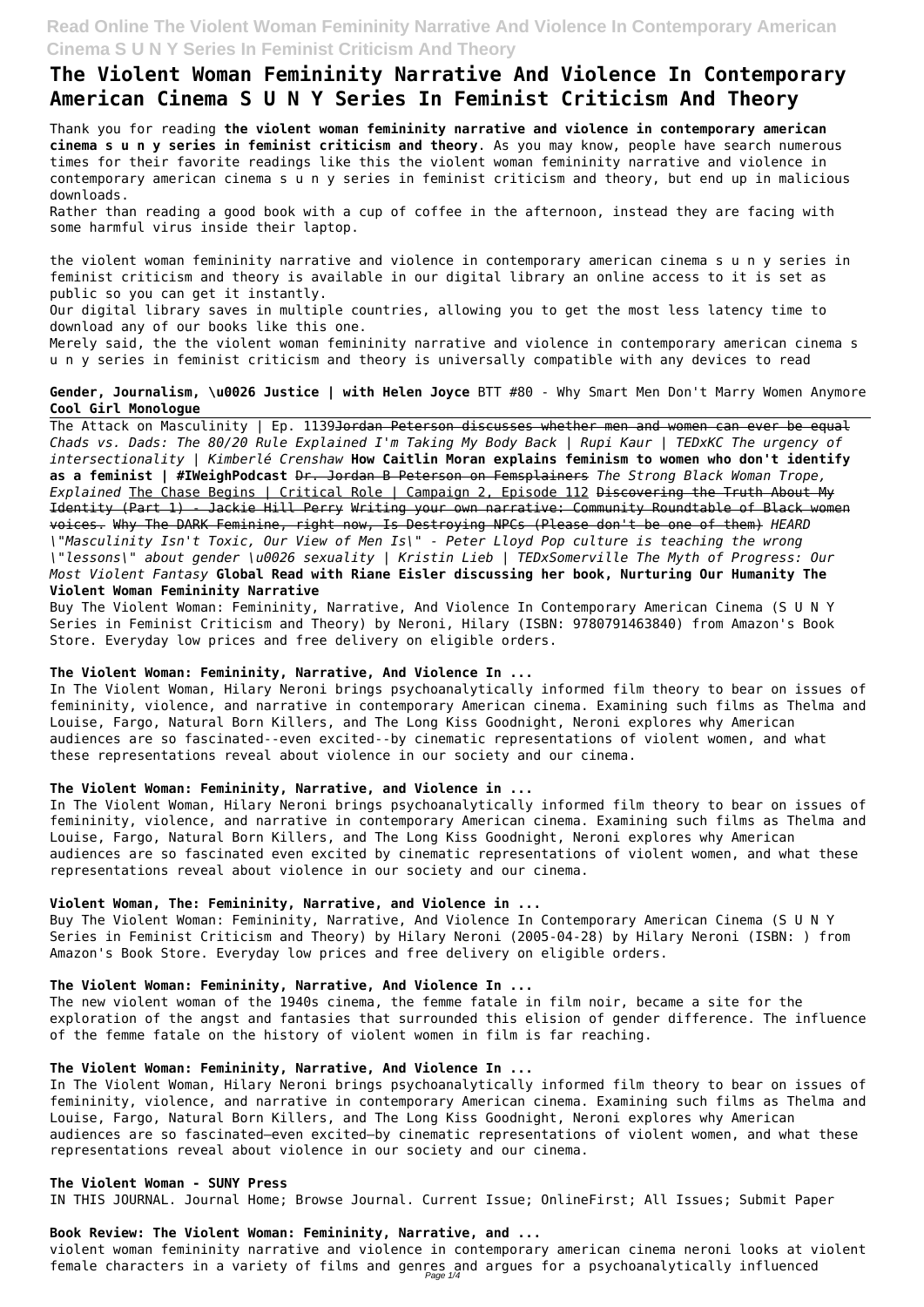#### **20+ The Violent Woman Femininity Narrative And Violence In ...**

Book Review: The Violent Woman: Femininity, Narrative, and Violence in Contemporary American Cinema; Wonder Women: Feminisms and Superheroes. Neal King. Gender & Society 2016 20: 3, 422-424 Download Citation. If you have the appropriate software installed, you can download article citation data to the citation manager of your choice. Simply ...

#### **Book Review: The Violent Woman: Femininity, Narrative, and ...**

The Violent Woman: Femininity, Narrative, And Violence In Contemporary American Cinema (S U N Y Series in Feminist Criticism and Theory) Paperback – April 28, 2005 by Hilary Neroni (Author)

#### **The Violent Woman: Femininity, Narrative, And Violence In ...**

The Violent Woman: Femininity, Narrative, and Violence in Contemporary American Cinema: Neroni, Hilary: Amazon.sg: Books

#### **The Violent Woman: Femininity, Narrative, and Violence in ...**

Neroni argues that violent women characters disrupt cinematic narrative and challenge cultural ideals, suggesting how difficult it is for Hollywood-the greatest of ideology machines-to integrate the violent woman into its typical narrative structure. Hilary Neroni is Associate Professor of English at the University of Vermont.

#### **The Violent Woman: Femininity, Narrative, and Violence in ...**

The Violent Woman Femininity Narrative And Violence In buy the violent woman femininity narrative and violence in contemporary american cinema s u n y series in feminist criticism and theory by neroni hilary isbn 9780791463840 from amazons book store everyday low prices and free delivery on eligible orders The Violent Woman Femininity Narrative And Violence In

#### **20 Best Book The Violent Woman Femininity Narrative And ...**

Amazon.in - Buy The Violent Woman: Femininity, Narrative, and Violence in Contemporary American Cinema (SUNY series in Feminist Criticism and Theory) book online at best prices in India on Amazon.in. Read The Violent Woman: Femininity, Narrative, and Violence in Contemporary American Cinema (SUNY series in Feminist Criticism and Theory) book reviews & author details and more at Amazon.in. Free ...

#### **Buy The Violent Woman: Femininity, Narrative, and Violence ...**

The Violent Woman: Femininity, Narrative, and Violence in Contemporary American Cinema (SUNY series in Feminist Criticism and Theory) eBook: Neroni, Hilary: Amazon.com.au: Kindle Store

#### **The Violent Woman: Femininity, Narrative, and Violence in ...**

You are browsing: All The Violent Woman: Femininity, Narrative, and Violence in Contemporary American Cinema. Foyalty 173. The Violent Woman: Femininity, Narrative, and Violence in Contemporary American Cinema (Hardback) Hilary Neroni. £57.75. Usually despatched within 3 weeks. Add to Basket. Synopsis. Leave Review.

Looks at how violent women characters disrupt cinematic narrative and challenge cultural ideals. In The Violent Woman, Hilary Neroni brings psychoanalytically informed film theory to bear on issues of femininity, violence, and narrative in contemporary American cinema. Examining such films as Thelma and Louise, Fargo, Natural Born Killers, and The Long Kiss Goodnight, Neroni explores why American audiences are so fascinated—even excited—by cinematic representations of violent women, and what these representations reveal about violence in our society and our cinema. Neroni argues that violent women characters disrupt cinematic narrative and challenge cultural ideals, suggesting how difficult it is for Hollywood—the greatest of ideology machines—to integrate the violent woman into its typical narrative structure. Hilary Neroni is Associate Professor of English at the University of Vermont.

Considering representations of torture in such television series as 24, Alias, and Homeland; the documentaries Taxi to the Dark Side (2007), Ghosts of Abu Ghraib (2007), and Standard Operating Procedure (2008); and "torture porn" feature films from the Saw and Hostel series, Hilary Neroni unites aesthetic and theoretical analysis to provide a unique portal into theorizing biopower and its relation to the desiring subject. Her work ultimately showcases film and television studies' singular ability to expose and potentially disable the fantasies that sustain torture and the regimes that deploy it.

Gender in the Vampire Narrative addresses issues of masculinity and femininity, unpacking cultural norms of gender. This collection demonstrates the way that representations of gender in the vampire narrative traverse a large scope of expectations and tropes. The text offers classroom ready original essays that outline contemporary debates about sexual objectification and gender norms using the lens of the vampire in order to examine the ways those roles are undone and reinforced through popular culture through a specific emphasis on cultural fears and anxieties about gender roles. The essays explore the presentations of gendered identities in a wide variety of sources including novels, films, graphic novels and more, focusing on wildly popular examples, such as The Vampire Diaries, True Blood, and Twilight, and also lesser known works, for instance, Byzantium and The Blood of the Vampire. The authors work to unravel the ties that bind gender to the body and the sociocultural institutions that shape our views of gendered norms and invite students of all levels to engage in interdisciplinary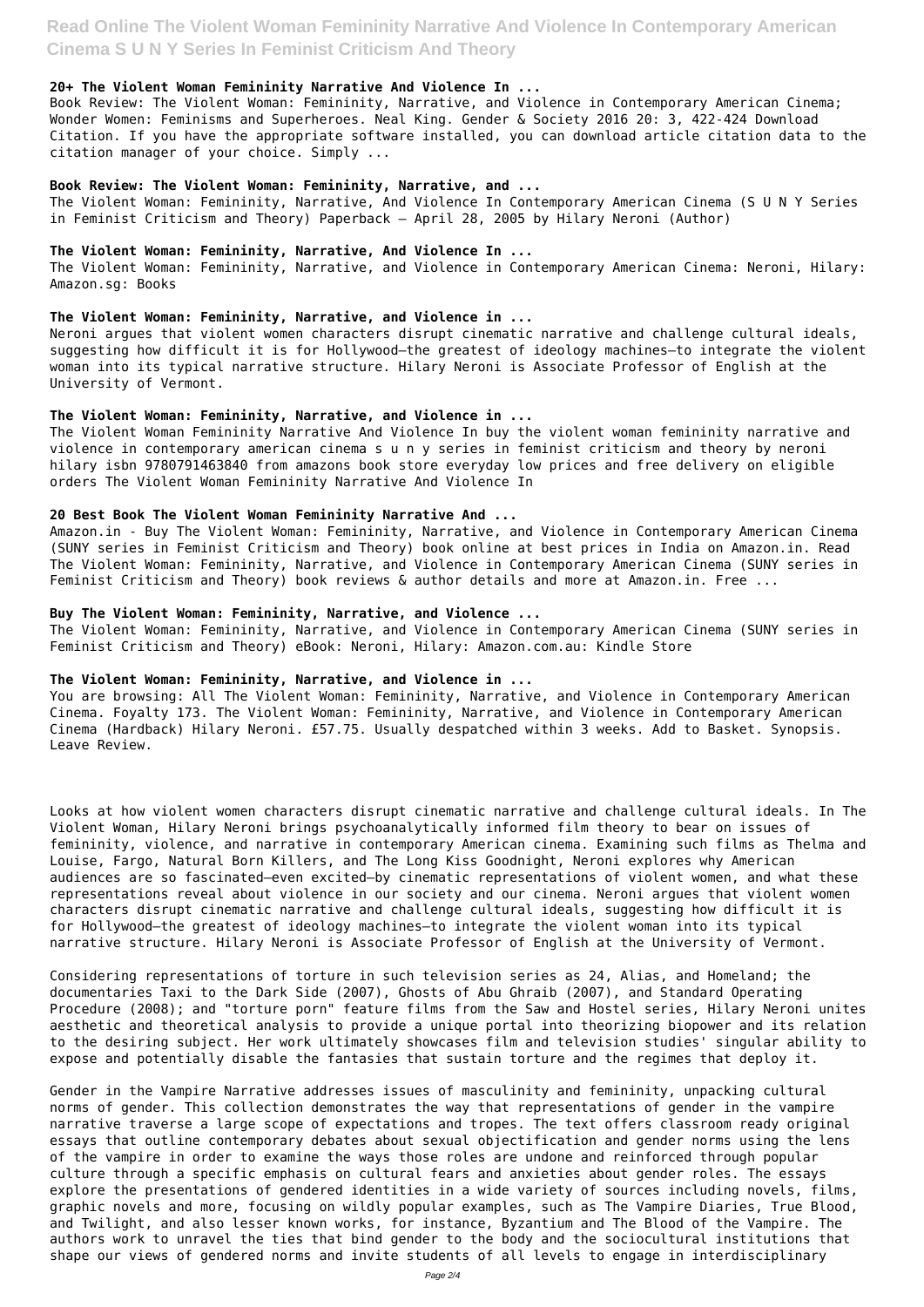conversations about both theoretical and embodied constructions of gender. This text makes a fascinating accompanying text for many courses, such as first-year studies, literature, film, women's and gender studies, sociology, popular culture or media studies, cultural studies, American studies or history. Ultimately this is a text for all fans of popular culture. "Hobson and Anyiwo chase the vampire through history and across literature, film, television, and stage, exploring this complexity and offering insightful and accessible analyses that will be enjoyed by students in popular culture, gender studies, and speculative fiction. This collection is not to be missed by those with an interest in feminist cultural studies – or the undead." – Barbara Gurr, University of Connecticut "Hobson and Anyiwo push the boundaries of the scholarship as it has been written until now." –Catherine Coker, Texas A&M University Amanda Hobson is Assistant Dean of Students and Director of the Women's Resource Center at Indiana State University. U. Melissa Anyiwo is a Professor of Politics & History and Coordinator of African American Studies at Curry College in Massachusetts.

Karla Homolka has proven to be a figure of enduring interest to the public and media for the last 20 years. However, despite the widespread Canadian and international public commentary and media frenzy that has encircled this case, Homolka herself remains an enigma to most who write about her. In contrast to much of the contemporary discussion on this case, this book offers a comprehensive and detailed examination of the legal, public and media understandings and explanations of Homolka's criminality. Drawing from multiple fields of study and varied bodies of critical literature, the book uses Homolka as an object lesson to interrogate some of the narratives and conceptualizations of 'violent women', the problematic normative constructions of womanhood and 'acceptable femininity', leniency in sentencing, taboo and disgust, and questions of remorse. The authors address broad questions about how women convicted of violence are typically constructed across four sites: the courts; the academy; the mainstream media; and public discourse. This unique text is extremely important for feminist criminology and socio-legal studies, offering the first comprehensive academic effort to engage in dialogue about this important and fascinating case.

Violent Women in Contemporary Cinema explores the representation of homicidal women in six contemporary films: Antichrist (Lars von Trier, 2009), Trouble Every Day (Claire Denis, 2001), Baise-moi (Coralie Thinh Thi and Virginie Despentes, 2000), Heavenly Creatures (Peter Jackson, 1994), Monster (Patty Jenkins, 2003) and The Reader (Stephen Daldry, 2008). Violent women in cinema pose an exciting challenge to viewers—when women kill, they overturn cultural ideas of 'typical' feminine behaviour. Janice Loreck explores how cinema creatively depicts the violent woman in response to this challenge. Departing from earlier studies that focus on popular and exploitation cinema, the book takes a unique focus on violent women in art films and other critically-distinguished forms. It explores the appeal that the violent woman holds for spectators within this viewing context. Furthermore, the book also examines how cinema responds to the cultural construction of the violent woman as a conundrum and enigma.

Karla Homolka has proven to be a figure of enduring interest to the public and media for the last 20 years. However, despite the widespread Canadian and international public commentary and media frenzy that has encircled this case, Homolka herself remains an enigma to most who write about her. In contrast to much of the contemporary discussion on this case, this book offers a comprehensive and detailed examination of the legal, public and media understandings and explanations of Homolka's criminality. Drawing from multiple fields of study and varied bodies of critical literature, the book uses Homolka as an object lesson to interrogate some of the narratives and conceptualizations of 'violent women', the problematic normative constructions of womanhood and 'acceptable femininity', leniency in sentencing, taboo and disgust, and questions of remorse. The authors address broad questions about how women convicted of violence are typically constructed across four sites: the courts; the academy; the mainstream media; and public discourse. This unique text is extremely important for feminist criminology and socio-legal studies, offering the first comprehensive academic effort to engage in dialogue about this important and fascinating case.

Women Who Kill explores several lines of inquiry: the female murderer as a figure that destabilizes order; the tension between criminal and victim; the relationship between crime and expression (or the lack thereof); and the paradox whereby a crime can be both an act of destruction and a creative assertion of agency. In doing so, the contributors assess the influence of feminist, queer and gender studies on mainstream television and cinema, notably in the genres (film noir, horror, melodrama) that have received the most critical attention from this perspective. They also analyse the politics of representation by considering these works of fiction in their contexts and addressing some of the ambiguities raised by postfeminism. The book is structured in three parts: Neo-femmes Fatales; Action Babes and Monstrous Women. Films and series examined include White Men Are Cracking Up (1994); Hit & Miss (2012); Gone Girl (2014); Terminator (1984); The Walking Dead (2010); Mad Max: Fury Road (2015); Contagion (2011) and Ex Machina (2015) among others.

The topic of violence in the media seems as inundated as can be. Countless studies and research projects have been conducted, mostly to show its negative effects on society. What Gwynneth Symonds proposes, though, takes this significant topic one step further: studying the aesthetics of media violence. By defining key terms like the 'graphic' nature and 'authenticity' of violent representations, and discussing how those definitions are linked to actual violence outside the film and television screen, Symonds broadens the arena of study. Engagingly written, The Aesthetics of Violence in Contemporary Media fills an important gap. Symonds uses existing studies for the empirical audience reception data, together with discussions of the different representations of violence to look